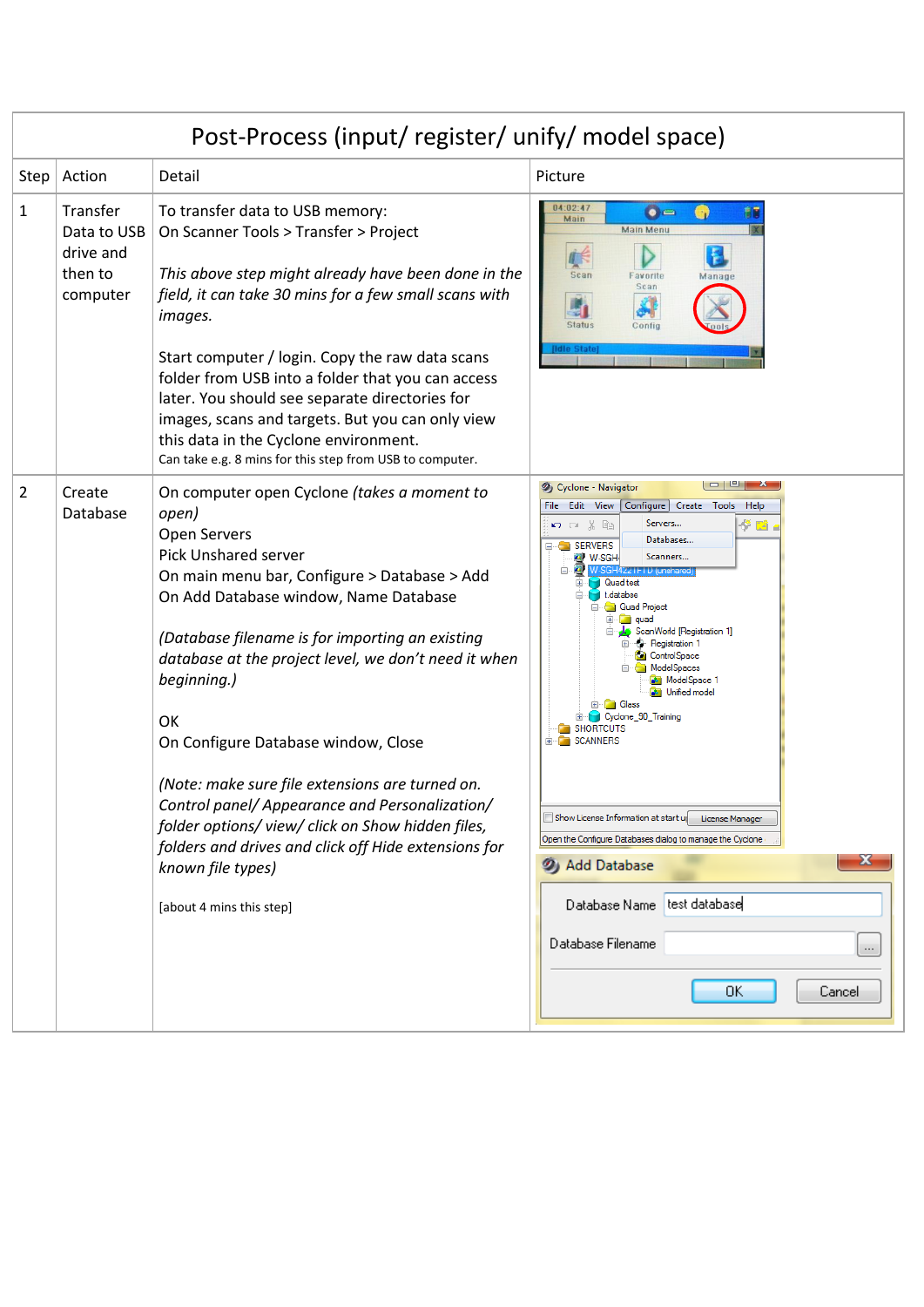| 3  | Create<br>Project                                                                              | Click the + on the unshared server<br>Left Click on your new Database<br>Create> Project<br>(If Project is greyed out, then the license isn't<br>connected. Click the license manager button in<br>previous step's window - it should say<br>@cvepwlic001)<br>[1 min]                                                                                                                                                                                                                                                                                                                                                                                                                                                                                                                                                                                                                                                                                                                                                            | $\begin{array}{c c c c c} \hline \multicolumn{1}{ c }{\textbf{}} & \multicolumn{1}{ c }{\textbf{}} & \multicolumn{1}{ c }{\textbf{}} \end{array} \begin{array}{c c c c} \multicolumn{1}{ c }{\textbf{}} & \multicolumn{1}{ c }{\textbf{}} & \multicolumn{1}{ c }{\textbf{}} & \multicolumn{1}{ c }{\textbf{}} \end{array}$<br>2 Cyclone - Navigator<br>File Edit View Configure Create Tools<br>Help<br>Project<br>$\circ$ $\circ$ $\ast$ $\circ$ $\circ$ $\ast$<br>Station<br><b>B</b> SERVERS<br>ScanWorld<br>W-SGH422TFTD<br>W-SGH422TFTD (uns<br>ModelSpace<br><b>Quad test</b><br>ModelSpace View<br>Cyclone_90_Train<br>Registration<br><b>SHORTCUTS</b><br>KeyPlan<br>SCANNERS<br><b>Repopulate Sub-Folders</b><br>Re/Generate Scan Thumbnails<br>Options for Scan Thumbnails<br>Shortcut<br><b>Shortcut in Windows</b> |
|----|------------------------------------------------------------------------------------------------|----------------------------------------------------------------------------------------------------------------------------------------------------------------------------------------------------------------------------------------------------------------------------------------------------------------------------------------------------------------------------------------------------------------------------------------------------------------------------------------------------------------------------------------------------------------------------------------------------------------------------------------------------------------------------------------------------------------------------------------------------------------------------------------------------------------------------------------------------------------------------------------------------------------------------------------------------------------------------------------------------------------------------------|--------------------------------------------------------------------------------------------------------------------------------------------------------------------------------------------------------------------------------------------------------------------------------------------------------------------------------------------------------------------------------------------------------------------------------------------------------------------------------------------------------------------------------------------------------------------------------------------------------------------------------------------------------------------------------------------------------------------------------------------------------------------------------------------------------------------------------|
| 4  | Import scan<br>Raw data                                                                        | If data not already on computer as per step 1 above,<br>plug in USB drive, otherwise<br>Right Click on Project 1 > Import C5/C10 data to<br>project<br>(navigate to raw data project - the import function<br>will find images, scans and control automatically)<br>Select the folder on the computer e.g. D drive or<br>USB, that contains the field data<br>OK<br>In Import C5/C10, tick generate scan thumbnails<br>OK<br>It may take a few minutes to download.<br>(This will import all scans setups from the project)<br>[4 mins]                                                                                                                                                                                                                                                                                                                                                                                                                                                                                          |                                                                                                                                                                                                                                                                                                                                                                                                                                                                                                                                                                                                                                                                                                                                                                                                                                |
| 4A | Optional<br>step to<br>view the<br>point cloud<br>data in<br>Cyclone<br>before<br>Registration | Before Registration. In the Cyclone Navigator<br>window. Select project, station 001 (or similar)<br>Scans, scan001.bin double click. Or you can explore<br>the model space or images. Explore each of the<br>scans.<br>When viewing a scan cloud mouse left button hold<br>button and drag mouse rotates model, right button<br>does pan, and both buttons does zoom.<br>Use circle with cross through it to set centre of<br>rotate / pan / zoom functions.<br>Look at a plan view.<br>Use the (pick) arrow button to get coordinates in<br>the model space or use multi pick (arrow with +, and<br>shift click) to get coordinates and distance between<br>points.<br>Close X any open windows will return to Navigator<br>menu.<br>Zoom in on any target in a scan and see if the fine<br>scan has been done and the centre determined<br>(lines appear through the centre in 3 orthogonal<br>directions)<br>[20 or more minutes depending on your experience with cyclone and<br>how thorough you want to peruse the data.] | E.g. navigator window, open + quad here<br>SERVERS<br>W-SGH422TFTD<br>W-SGH422TFTD (unshared)<br><b>Quad test</b><br><b>1</b> t.databse<br><b>Quad Project</b><br><b>a</b> l quad<br>ScanWorld [Registration 1]<br>Registration 1<br><b>ControlSpace</b><br><b>E</b> Glass<br><b>E</b> Cyclone_90_Training<br>SHORTCUTS<br>SCANNERS<br>さももだせ トトロ 国 ぎゅうぼ とる                                                                                                                                                                                                                                                                                                                                                                                                                                                                     |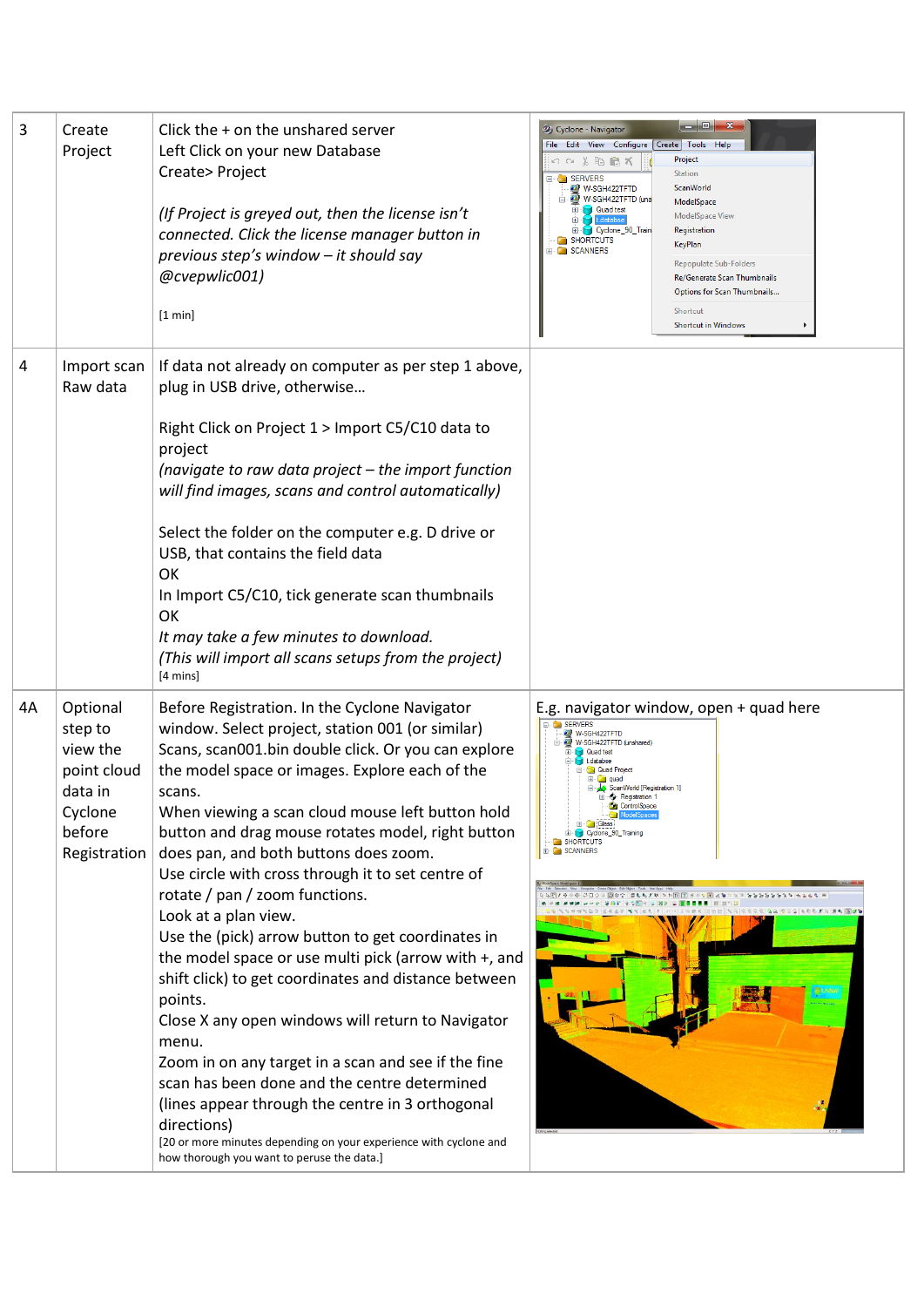| 5  | Create new<br>Registration                                           | Left Click on project<br>On the main menu bar, Create > Registration<br>Double click on Registration (just created)                                                                                                                                                                                                                                                                                                                                                                                                                                                                                                                                                                                                                                                                       |                                                                                                                                                                                                                                                                                                                                                                                                                                                                                                                                                                                                                                                                                                                                                                                                                                                                                                                                                                                                                                                                                |
|----|----------------------------------------------------------------------|-------------------------------------------------------------------------------------------------------------------------------------------------------------------------------------------------------------------------------------------------------------------------------------------------------------------------------------------------------------------------------------------------------------------------------------------------------------------------------------------------------------------------------------------------------------------------------------------------------------------------------------------------------------------------------------------------------------------------------------------------------------------------------------------|--------------------------------------------------------------------------------------------------------------------------------------------------------------------------------------------------------------------------------------------------------------------------------------------------------------------------------------------------------------------------------------------------------------------------------------------------------------------------------------------------------------------------------------------------------------------------------------------------------------------------------------------------------------------------------------------------------------------------------------------------------------------------------------------------------------------------------------------------------------------------------------------------------------------------------------------------------------------------------------------------------------------------------------------------------------------------------|
| 6  | Import all<br>stations                                               | On registration window, ScanWorld > Add Scan<br>world > (Open project to station level)<br>Select data from all stations (Ctrl+Click for<br>multiple selects of stations)<br>Press ">>" to select<br><b>OK</b><br>OK                                                                                                                                                                                                                                                                                                                                                                                                                                                                                                                                                                      | $\mathbf{x}$<br>2) Select ScanWorlds for Registration<br><b>E</b> Glass<br><b>E</b> class<br>Ėŀ<br>Known Coordin<br>Station-001<br>Θ<br>$\ket{ }$<br>国 <b>小SW-001</b><br>E Station-002<br>$\langle\,\langle$<br>Station-003<br>$+$<br>ScanWorld [Al]<br><b>t</b> regis test<br>Ш<br>ΟK<br>Cancel                                                                                                                                                                                                                                                                                                                                                                                                                                                                                                                                                                                                                                                                                                                                                                               |
| 7a | Target<br>Registration<br>(do only 7a<br>or 7b then<br>go to step 8) | Select ungrouped<br>Highlight all stations (use Ctrl+Click)<br>Open Constraints List tab<br>On main menu bar, Constraint ><br>Auto-Add Constraints (Target ID Only)<br>(Note there are no error vectors yet. First you need<br>to register the targets together. Step 8)                                                                                                                                                                                                                                                                                                                                                                                                                                                                                                                  | Constraint   Cloud Constraint   Viewers   Visual Reg<br>stration Edit ScanWorld<br>Auto-Add Constraints (Target ID only)<br>$\mathbb{Z}$ in a a $\phi$<br><b>Auto-Add Constraints</b><br>Advanced Auto-Add Constraints<br>Groups/ScanWorlds/Co<br><b>Error Vecto</b><br><b>Group Error</b><br><b>Group Error V</b><br>Find Constraints in ScanWorld Group<br><b>J.</b> Unarouped<br><b>Update Constraints</b><br>Station-001: SW-<br>Station 002: SW-002<br><b>Add Constraint</b><br>Station-003: SW-003<br>Enable<br>Station-004: SW-004<br><b>Disable</b><br>Set Weight.<br>Add/Edit Registration Label<br>Add/Edit Target Height<br><b>Show Constrain</b>                                                                                                                                                                                                                                                                                                                                                                                                                   |
| 7b | Visual<br>Registration                                               | Right click on one station and "Set Home<br>ScanWorld"<br>Highlight 2 Stations (including Home ScanWorld)<br>On main menu bar, Visual Registration > Visual<br>Alignment<br>Try to align blue floor plan with orange floor<br>plan(Home ScanWorld) (click and drag)<br>Note: Move (Edit > Modes > Move Point Cloud)<br>Rotate (Edit > Modes > Rotate Point Cloud)<br>View (Edit > Modes > View Mode)<br>Seek - during View Mode press "S" and click<br>on any point to centre/focus the screen<br>Switching between Plan View and Section View<br>(View Point > Top View/Elevation View)<br>Try to align blue section plan with orange section<br>plan(Home ScanWorld)<br>Tools > Optimize Constraint<br>On Optimize Cloud Alignment Results window, Yes<br>Close Visual Alignment window | Groups/ScanWorlds/Constr Type<br>Status Weight<br><b>Error</b><br><b>Error Vector</b><br><b>E</b> key Ungrouped<br>Station-001: SW-<br>Station-003: SW<br>Show Diagnostics<br>View Interim Results<br>Create ScanWorld Groups with Targets<br>Merge ScanWorld Groups<br>Remove ScanWorld From Group<br>Create ScanWorld Groups from Auto Alignment<br>Undo<br>Clear Undo/Redo<br><b>Cloud Constraint</b><br>Auto-Add Constraints (Target ID only)<br><b>Auto-Add Constraints</b><br>Advanced Auto-Add Constraints.<br><b>Update Constraints</b><br>Add ScanWorld<br><b>Set Home ScanWorld</b><br><b>Toggle ScanWorld Leveled</b><br><b>Show Current Transform</b><br>Create ScanWorld/Freeze Registration<br><b>Delete</b><br><b>Deselect</b><br>2) Optimize Cloud Alignment Results<br>Scanworld<br>Scanworld<br>RMS (m) Avg (m) Min (m) Max (m<br>Constraint<br>Function Value (sq m)<br>Cloud/Mesh 1 Station-001: SW-001 (Leveled) Station-002: SW-002 (Leveled) 0.00012679<br>0.021<br>0.012<br>0.000<br>0.096<br>Do you want to use the cloud constraint to merge groups? |
|    | Repeat step                                                          | Not every station has to be paired together, the                                                                                                                                                                                                                                                                                                                                                                                                                                                                                                                                                                                                                                                                                                                                          |                                                                                                                                                                                                                                                                                                                                                                                                                                                                                                                                                                                                                                                                                                                                                                                                                                                                                                                                                                                                                                                                                |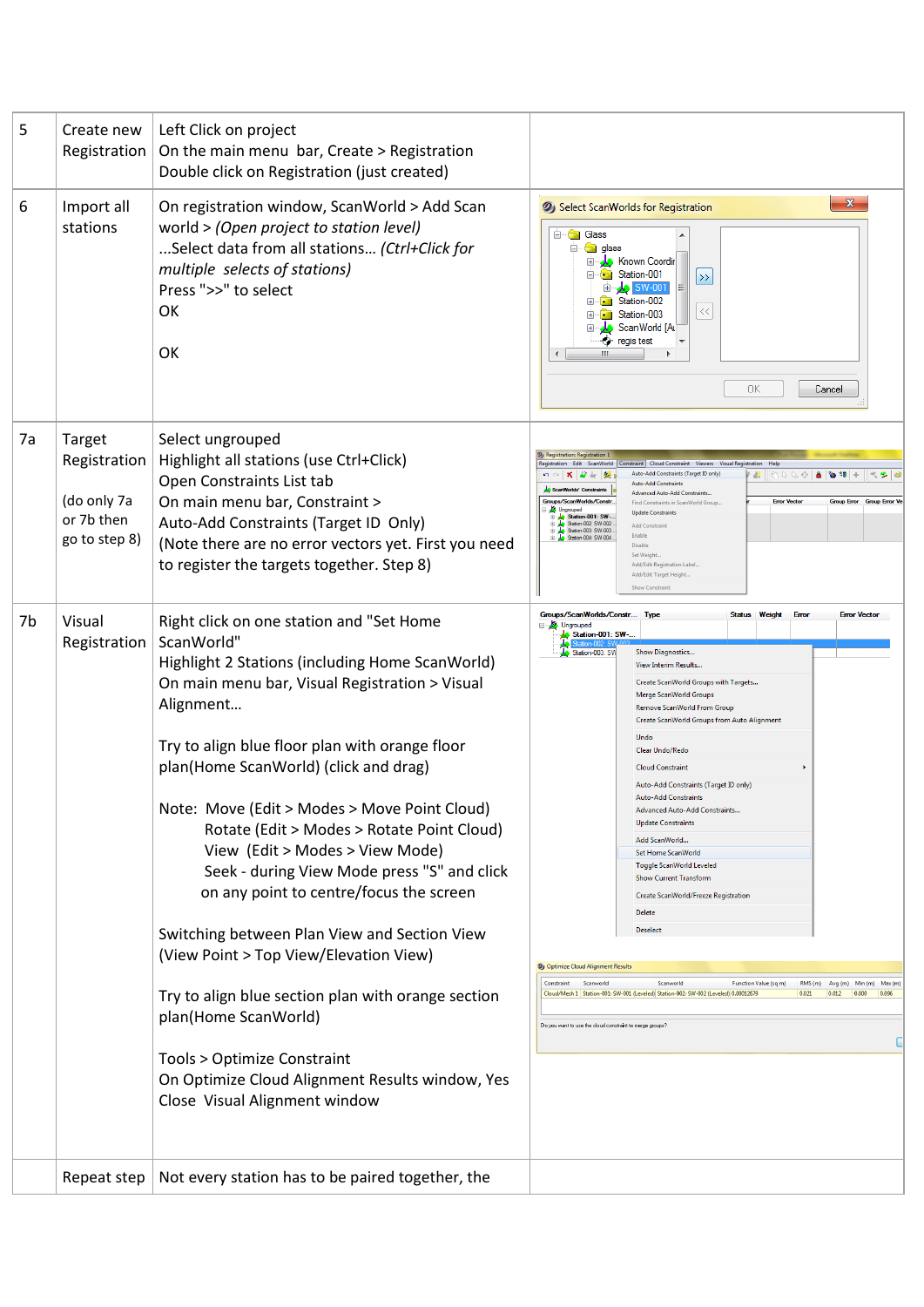|    | 7b to pair<br>all stations<br>together           | chain from one station to another station is enough.<br>The software will use existing link to chain all of the<br>stations together.                                                                                                                                                                                                                                                                                                                                                                                                                                                                                                                                                                                                                                                                                                                                                     |                                                                                                                                                                                                                                                                                                                                                                                                                                                                                                                                                                                                                                                                                                                                                                                                                                                                                                                                                                                                                                                                                                                                                                                                                                                                                                                                                                                                                                                                                                                                                                                                                                                                                                                                                                                                                                                                                                                                                                                                                                                |
|----|--------------------------------------------------|-------------------------------------------------------------------------------------------------------------------------------------------------------------------------------------------------------------------------------------------------------------------------------------------------------------------------------------------------------------------------------------------------------------------------------------------------------------------------------------------------------------------------------------------------------------------------------------------------------------------------------------------------------------------------------------------------------------------------------------------------------------------------------------------------------------------------------------------------------------------------------------------|------------------------------------------------------------------------------------------------------------------------------------------------------------------------------------------------------------------------------------------------------------------------------------------------------------------------------------------------------------------------------------------------------------------------------------------------------------------------------------------------------------------------------------------------------------------------------------------------------------------------------------------------------------------------------------------------------------------------------------------------------------------------------------------------------------------------------------------------------------------------------------------------------------------------------------------------------------------------------------------------------------------------------------------------------------------------------------------------------------------------------------------------------------------------------------------------------------------------------------------------------------------------------------------------------------------------------------------------------------------------------------------------------------------------------------------------------------------------------------------------------------------------------------------------------------------------------------------------------------------------------------------------------------------------------------------------------------------------------------------------------------------------------------------------------------------------------------------------------------------------------------------------------------------------------------------------------------------------------------------------------------------------------------------------|
| 8  | Register                                         | On Registration window, Registration> Register                                                                                                                                                                                                                                                                                                                                                                                                                                                                                                                                                                                                                                                                                                                                                                                                                                            |                                                                                                                                                                                                                                                                                                                                                                                                                                                                                                                                                                                                                                                                                                                                                                                                                                                                                                                                                                                                                                                                                                                                                                                                                                                                                                                                                                                                                                                                                                                                                                                                                                                                                                                                                                                                                                                                                                                                                                                                                                                |
| 9  | Check the<br>error                               | Every constraint will now appear<br>Sort by Error. (simply click error label)<br>Check the Errors in the Constraint List tab. Make an<br>assessment as to the quality of the registration.<br>(more than 6mm Error is considered large).<br>For large errors, constraints can be disabled by right<br>clicking/ "Disable" ("Status" will change to "Off")<br>Note all <i>Errors</i> are now n/a. You now need to re-<br>Register (repeat step 9) and note that the disabled<br>point status is off. It does not contribute to the<br>registration.                                                                                                                                                                                                                                                                                                                                        | ModelSpaces<br>ScanWorlds' Constraints<br>Weight<br>Error<br><b>Constraint ID</b><br><b>ScanWorld</b><br><b>Status</b><br>Station-002-S<br>1,0000<br>0.000r<br>(0.000 0.000 0.000)<br>Station-004: S.<br>Coincident: Vertex - Vertex<br>0n<br>0.001 <sub>n</sub><br>Station-002: S<br>Coincident: Vertex - Verte:<br>10000<br>1.0000<br>0.001n<br>$\frac{36}{36}$ 1<br>Station-001: S<br>Station-003: S<br>Coincident: Vertex - Vertex<br>$(0.000, 0.001, 0.000)$ m<br>.On<br>0.001n<br>Station-002: S.<br>Station-003: S.<br>1.0000<br>$(0.000, 0.000, 0.001)$ n<br>0.001n<br>Station-003: S.<br>Station-004: S.<br>1.0000<br>0.002 <sub>m</sub><br>Station-002: S.<br>Station-004: S<br>1.0000<br>× 4<br>× 5<br>× 5<br>Station-003: S.<br>Station-004: S<br>1,0000<br>0.002n<br>Coincident: Vertex - Vertex<br>(0.002.0.001.0.000)<br>0.002r<br>1.0000<br>0.003 <sub>π</sub><br>Station-002: S<br>Station-004: S.<br>Coincident: Vertex - Vertex<br>On<br>$(0.002, -0.001, 0.000)$ m<br>$3623$<br>$3623$<br>$3625$<br>0.003n<br>Station-002: S.<br>1,0000<br>0.003n<br>Station-003: S.<br>1.0000<br>Station-002: S.<br>Coincident: Vertex - Vertex<br>0.003n<br>Station-001: S.<br>Station-004: S<br>1.0000<br>≫d]<br>≫d]<br>Station-004: S<br>1,0000<br>0.003r<br>0.004 <sub>n</sub><br>1.0000<br>302 3<br>302 1<br>302 3<br>302 4<br>Station-004: S<br>1.0000<br>0.004n<br>$(-0.004, 0.001, 0.000)$ m<br>Station-001: S<br>Coincident: Vertex - Vertex<br>On<br>1.0000<br>0.004n<br>0.004 <sub>π</sub><br>Station-003: S<br>Station-004: S<br>Coincident: Vertex - Vertex<br>1.0000<br>$(-0.004, 0.000, 0.001)$ m<br>Station-001: S Station-004: S Coincident: Vertex - Vertex<br>0.005 <sub>m</sub><br>(-0.001, 0.002, -0.004) m<br>1.0000<br>$\frac{1}{2}$ $\times$ $\frac{1}{3}$<br>0.005 <sub>m</sub><br>Station-001: S<br>Station-003: S.<br>1.0000<br>(-0.002, 0.001, -0.004) m<br>Coincident: Vertex - Vertex<br>0n<br>0.007 <sub>m</sub><br>Station-004: S.<br>Coincident: Vertex - Vertex<br>1.0000<br>$(-0.007, 0.001, 0.000)$ m |
| 10 | Freeze<br>registration<br>Visually<br>check data | When you are satisfied with the quality of your<br>registration errors you can "freeze" this.<br>On Registration window, Registration > Create<br>ScanWorld/Freeze Registration<br>(This locks in your registration for this modelspace<br>and can't be changed)<br>Registration/ Create and Open model space<br>Visually inspect data<br>** Tanapon – Add how to navigate instructions here<br>Maybe a link to a video or refer to complete training<br>manual with C10 Quickstart ~pp 42<br>Edit preferences/ point cloud/ check Load: Max<br>points 70(million)/ Display: Max points 25(million)<br>(This sets up the density of point cloud data)<br>OK<br>Check data overall<br>Tools/scanner/Scanworld Explorer<br>Click $\blacksquare$ Apply Scanworld Colour to Scans and<br>colourise adjacent scans.<br>(The different colours relate to the different scan<br>setups)<br>Close | <b>E</b> SERVERS<br>W-SGH422TFTD<br>D. W.SGH422TFTD (unshared)<br><b>Quad test</b><br>t.databse<br>Quad Project<br><b>Elimited</b> quad<br>ScanWorld [Registration 1]<br>- Registration 1<br><b>ControlSpace</b><br>ModelSpa<br><b>Glass</b><br>$\mathbf{H}$<br>E Cyclone_90_Training<br>SHORTCUTS<br><b>SCANNERS</b><br>- 8<br>2) Cyclone - Navigator<br>File Edit View Configure Create Tools Help<br>い○る陶尼ズ<br>SERVERS<br>W-SGH422TFTD<br>W-SGH422TFTD (unshared)<br><b>Cuad test</b><br>I t.databse<br><b>Quad Project</b><br><b>quad</b><br>ScanWorld [Registration 1]<br>Registration 1<br><b>ControlSpace</b><br>ModelSpaces<br>ModelSpace 1<br>E- Glass<br>E Cyclone_90_Training<br><b>SHORTCUTS</b><br><b>E</b> SCANNERS<br>Show License Information at start u License Manager                                                                                                                                                                                                                                                                                                                                                                                                                                                                                                                                                                                                                                                                                                                                                                                                                                                                                                                                                                                                                                                                                                                                                                                                                                                       |